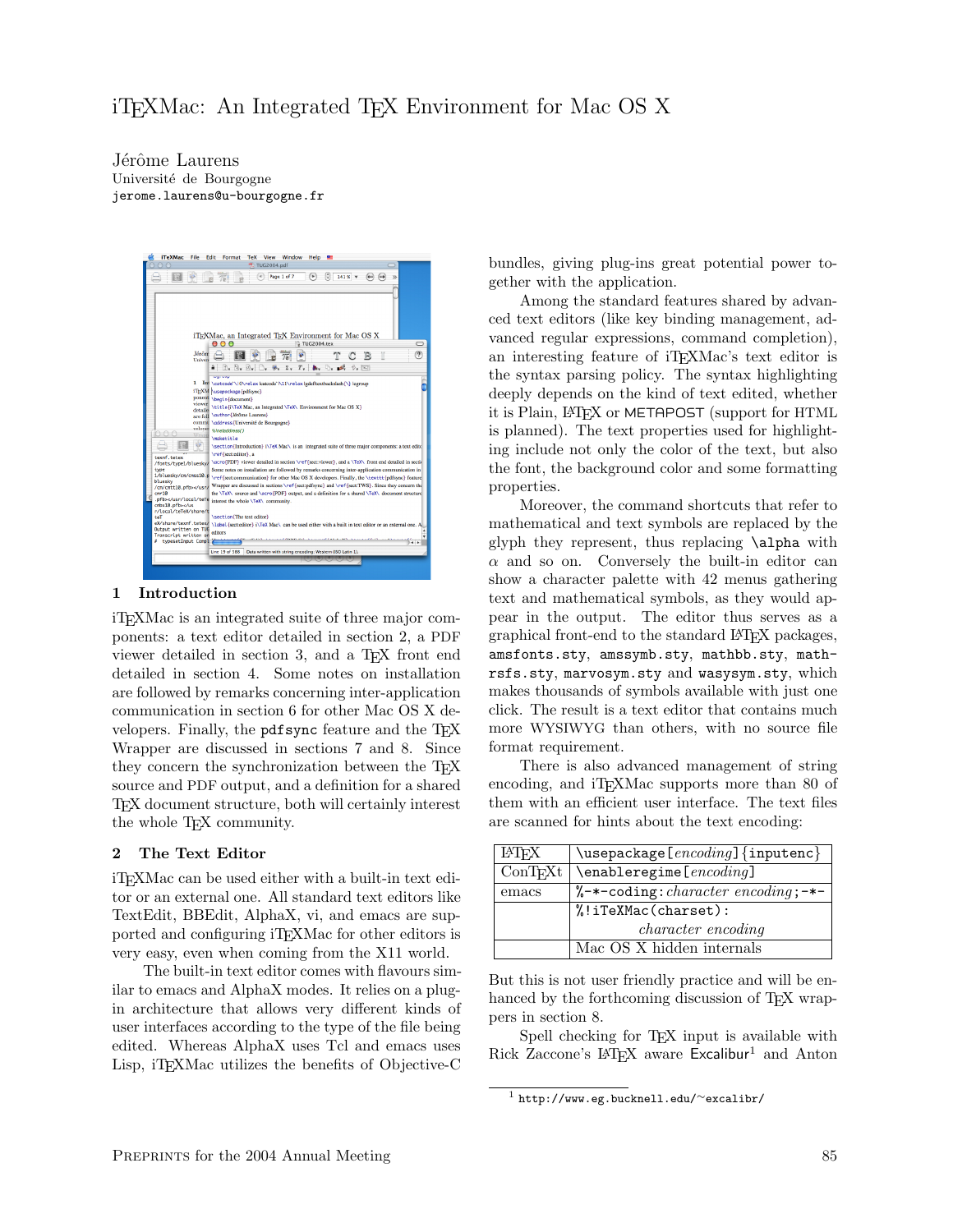Leuski's TEX aware  $\mathsf{cocoAs}{\sf pell}^2,$  a port of the Free and Open Source spell checker aspell. The latter also knows about HTML code and is integrated to Mac OS X allowing iT<sub>E</sub>XMac to check spelling as you type, with misspelled words being underlined in red. While this service is provided to all applications for free, iT<sub>E</sub>XMac is the only one that truly enables the TEX support by managing the language and the list of known words on a file by file basis using T<sub>E</sub>X Wrappers.

# 3 The PDF Viewer

iTEXMac can be used either with a built-in PDF viewer or an external one. The built-in viewer lacks many advanced features of Acrobat or Preview, but it updates the display automatically when a PDF file has been changed externally. Moreover, it allows you to make selections and export them to other applications, like Word, TextEdit or Keynote for example. Finally, it has support for the useful PDF synchronization discussed below and is very well integrated in the suite.

iTEXMac can open PS, EPS and DVI files with a double click, by first converting them to PDF. It thus plays the role of a POSTSCRIPT or a DVI viewer. This feature is now partially obsolete since Mac OS X version 10.3 provides its own PS to PDF translator used by the Preview application shipped with the system.

# 4 The TEX Front End

This component of the software serves two different purposes. On one hand it is a bridge between the user and the utilities of a standard T<sub>EX</sub> distribution: a graphical user interface for the commands tex, latex, pdftex, and so on. On the other hand, it has to properly manage the different kinds of documents one wants to typeset.

Actually, the iT<sub>E</sub>XMac interface with its underlying TEX distribution is fairly simple. Five basic actions are connected to menu items, toolbar buttons or command shortcuts to

- typeset (e.g., running latex once, or twice in advanced mode)
- make the bibliography (e.g. running bibtex)
- make the index (e.g., running makeindex)
- render graphics (e.g., running dvipdf)

All these actions are connected to shell scripts stored on a per document basis. If necessary, the user can customize them or even change the whole process by inserting an in-line instruction at the very beginning of a source file. For example, the following directive, if present, will run pdflatex in escape mode.

### %!iTeXMac(typeset): pdflatex --shell-escape \$iTMInput

The makeindex and bibtex command options can be set from panels, and other commands are supported. Moreover, the various log files are parsed, warnings and errors are highlighted with different colors and HTML links point to lines where an error occurred. Some navigation facilities from log file to output are also provided, a string like [a number...], pointing to the output page.

As for documents, iTEXMac manages a list of default settings that fit a wide range of situations, including for example

- LAT<sub>F</sub>X documents with DVI, PS or PDF engines
- books
- METAPOST documents
- ConTFXt documents
- HTML documents
- B. Gaulle's French Pro documents.

Users can extend this list with a built-in editor, adding support for MusicT<sub>E</sub>X, maybe gcc, and so on.

## 5 Installing TEX and iTEXMac

The starting point for a detailed documentation is the MacOS X T<sub>E</sub>X/L<sup>4</sup>T<sub>E</sub>X Web Site<sup>3</sup> where one will find an overview of the TFX related tools available on Mac OS X. As a graphical front-end, iT<sub>F</sub>XMac needs a T<sub>E</sub>X distribution to be fully functional. Gerben Wierda maintains on his site<sup>4</sup> the T<sub>E</sub>X Live<sup>5</sup> distribution and a set of useful packages. Other  $teTFX$  $2.0.2$  ports are available from fink<sup>6</sup> (and through one of its graphical user interfaces, such as finkcommander<sup>7</sup>) and from Darwin Ports<sup>8</sup>, through a CVS interface.

The official web site of iT<sub>E</sub>XMac is hosted by the Open Source software development SourceForge website at:

```
http://itexmac.sourceforge.net/
```
One can find in the download section the disk images for the following products:

• iT<sub>EX</sub>Mac, both stable and developer release

 $3$  http://www.esm.psu.edu/mac-tex/

- <sup>4</sup> http://www.rna.nl/tex.html
- <sup>5</sup> http://www.tug.org/texlive/

 $^6$ http://fink.sourceforge.net/pdb/package.php/ tetex

<sup>7</sup> http://finkcommander.sourceforge.net/

<sup>8</sup> http://darwinports.opendarwin.org/ports/?by= cat&substr=print

 $<sup>2</sup>$  http://cocoAspell.leuski.net/</sup>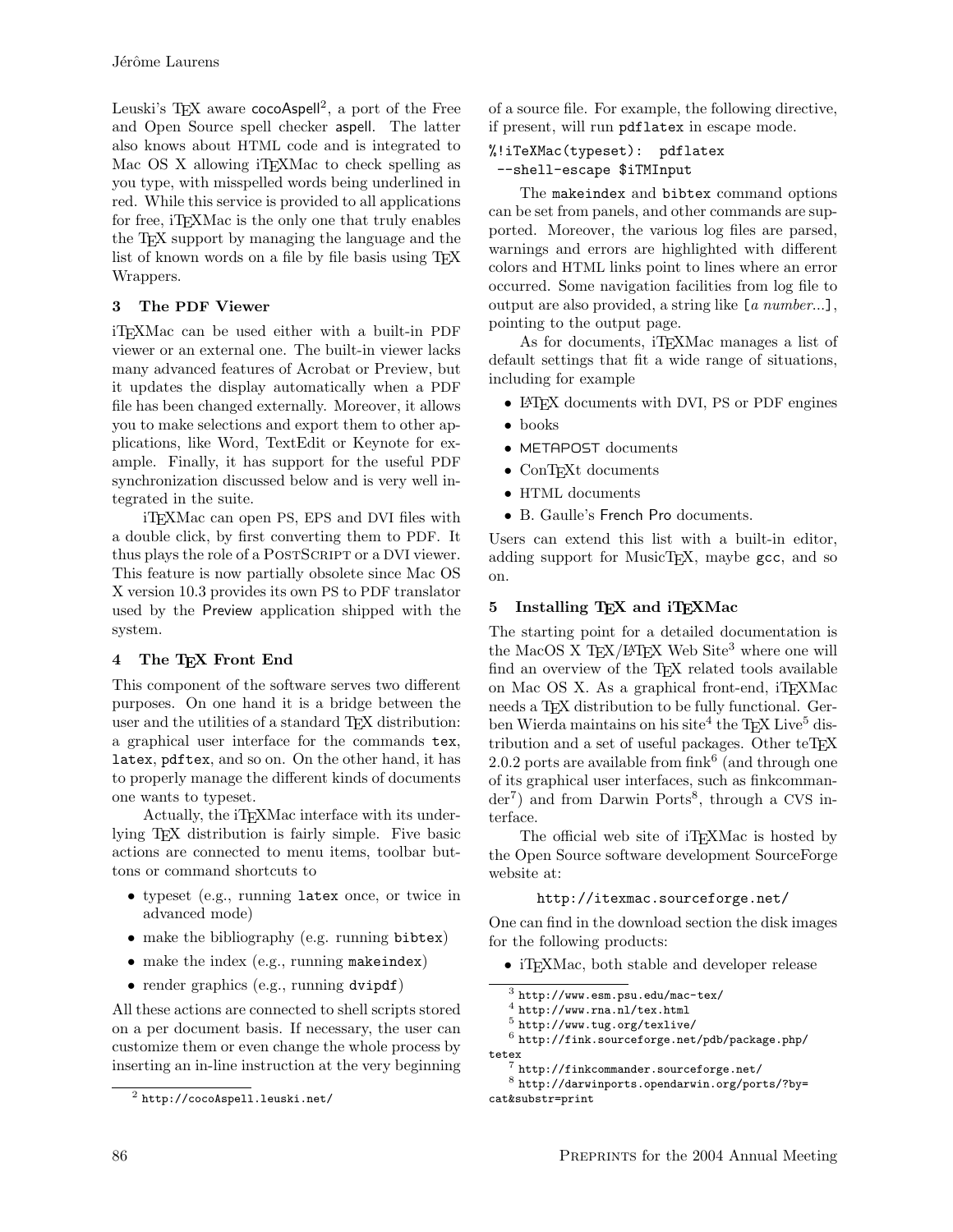- an external editor for iT<sub>E</sub>XMac key binding
- the Hypertext Help With L<sup>AT</sup>FX wrapped as a searchable Mac OS X help file.
- the TFX Catalog On line wrapped as a searchable Mac OS X help file.
- the French LAT<sub>EX</sub> FAQ wrapped as a searchable Mac OS X help file.

An updater allows you to check easily for new versions. To install iTEXMac, just download the latest disk image archive, double click and follow the instructions in the read-me file.

Due to its Unix core, Mac OS X is no longer focused on only one user. To support multiple users, iTEXMac configuration files can be placed in different locations to change defaults for all, or just certain users. The search path is:

- the built-in domain as shipped with the application (with default, read-only settings)
- the network domain (/Network/Library/ Application Support/iTeXMac), where an administrator can put material to override or augment the default behaviour of all the machines on a network
- the local domain (/Library/Application Support/iTeXMac), where an administrator can put material to override or augment the network or default behaviour
- the user domain (~/Library/Application Support/iTeXMac), where the user can put material to override or augment the local or default behaviour

This is a way to apply modifications to iT<sub>EX</sub>Mac as a whole.

### 6 Inter-application Communication

This section describes how iTEXMac communicates with other components, in the hope that this syntax will also be used by other applications when relevant, to avoid the current situation where there are as many AppleScript syntaxes as there are available applications for TEX on the Macintosh. It also shows why iT<sub>E</sub>XMac integrates so well with other editors or viewers.

#### 6.1 Shell Commands

iTEXMac acts as a server, such that other applications can send it messages. Each time it starts, iTEXMac installs an alias to its own binary code in ~/Library/TeX/bin/iTeXMac. With the following syntax,<sup>9</sup> either from the command line, an Apple-Script or shell script, one can edit a text file at the

location corresponding to the given line and column numbers

~/Library/TeX/bin/iTeXMac edit -file "filename"

-line lineNumber -column colNumber

The following syntax is used to display a PDF file at the location corresponding to the given line column and source file name

~/Library/TeX/bin/iTeXMac display -file "filename.pdf " -source "sourcename.tex"  $-line Number$  -column  $collNumber$ 

#### 6.2 AppleScript

The same feature is implemented using this scripting language. It would be great for the user if other T<sub>E</sub>X front ends on Mac OS X would implement the same syntax.

tell application "iTeXMac" to edit "filename.tex" at line lineNumber column colNumber tell application "iTeXMac" to display "filename.pdf "

at line lineNumber column colNumber in source "Posix source name.tex"

iTEXMac support for AppleScript likewise covers the compile, bibliography and index actions. They are not given here since there is no Apple Events Suite dedicated to TEX. However, configuration files and instructions are given to let third-party applications like Alpha X, BBEdit or emacs control iTFXMac using those scripts.

#### 6.3 HTML

iTEXMac implements support for a URL scheme named file-special for editing, updating or displaying files, for example

```
file-special://localhost/"filename.tex";
 action=edit;line=lineNumber;
 \verb|column=columnNumber|
```

```
file-special://localhost/"filename.pdf";
action=display; line=lineNumber;
 column=columnNumber;
    source="Posix source name.tex"
```
will ask iT<sub>E</sub>XMac to edit a T<sub>E</sub>X source file or display the given file (assumed to be PDF) and when synchronization information is available, scroll to the location corresponding to the given line and column in source (assumed to be TEX). This allows adding dynamic links in HTML pages, in a TEX tutorial for example.

<sup>&</sup>lt;sup>9</sup> These commands should be entered all on one line. They are broken here due to the narrow TUGboat columns.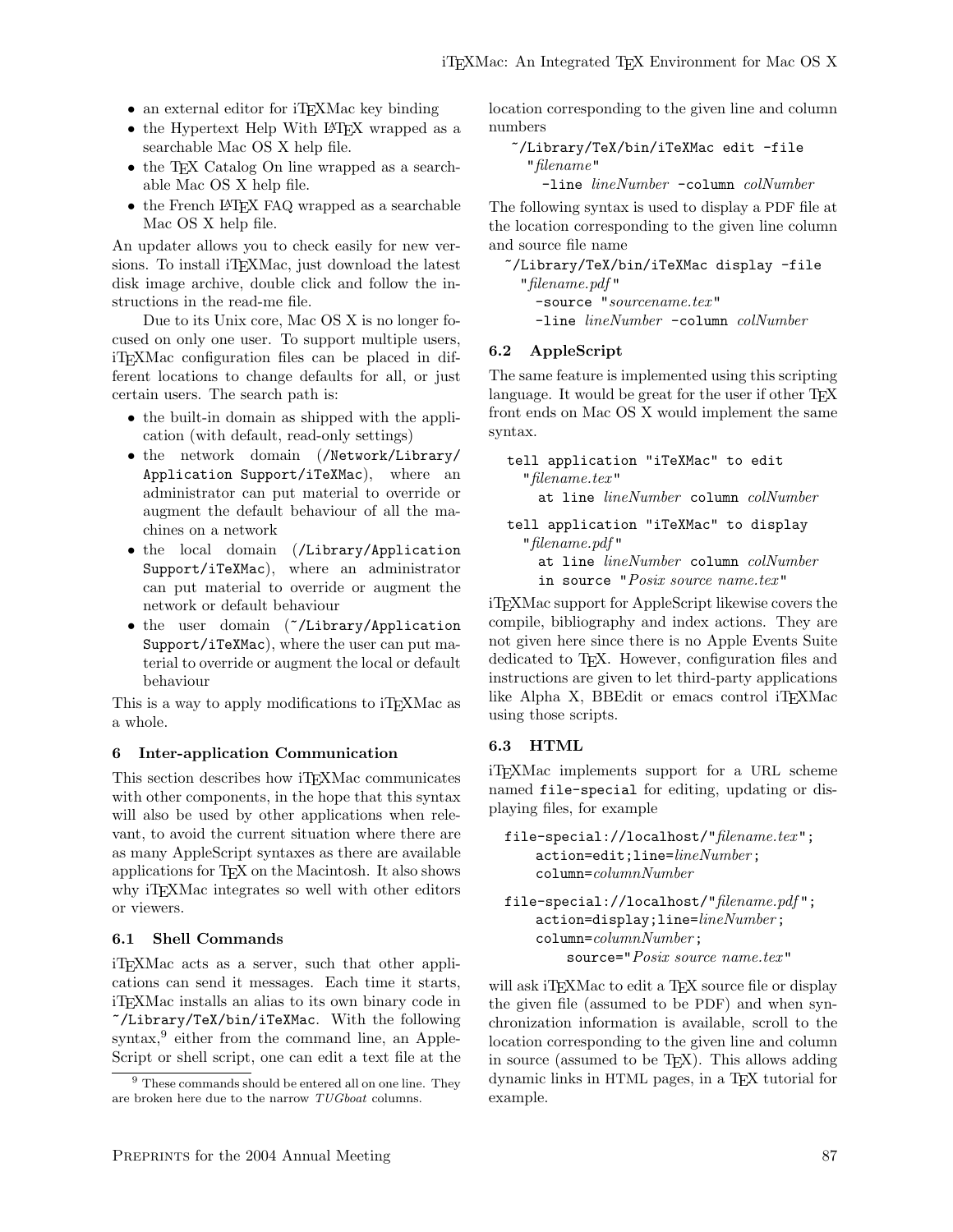## 7 The pdfsync Feature

## 7.1 About Synchronization

As the T<sub>EX</sub> typesetting system heavily relies on a page description language, there is no straightforward correspondence between a part of the output and the original description code in the input. A workaround was introduced a long time ago by commercial T<sub>E</sub>X frontends Visual T<sub>E</sub>X<sup>10</sup> and T<sub>E</sub>X<sub>tures</sub><sup>11</sup> with a very efficient implementation. Then LATFX users could access the same features — though in a less-efficient implementation— through the use of srcltx.sty, which added source specials in the DVI files. The command line option -src-specials now gives this task to the TEX typesetting engine.

When used with an external DVI viewer or an external text editor, through an X11 server or not, iTEXMac fully supports this kind of synchronization feature.

For the PDF file format, Piero d'Ancona and the author elaborated a strategy that works rather well for Plain TEX, ConTEXt and LATEX users. While typesetting a foo.tex file with LATEX for example, the pdfsync package writes extra geometry information in an auxiliary file named foo.pdfsync, subsequently used by the front ends to link line numbers in source documents with locations in pages of output PDF documents. iTEXMac and TEXShop<sup>12</sup> both support pdfsync.

The official pdfsync web site is:

### http://itexmac.sourceforge.net/pdfsync.html

It was more convenient to use an auxiliary file than to embed the geometric information in the PDF output using pdftex primitives. The output file is not polluted with extraneous information and the front ends need not parse the PDF output to retrieve such metrics.

### 7.2 The pdfsync Mechanism

A macro is defined to put pdfsync anchors at specific locations (for hbox's, paragraphs and maths). There are essentially three problems we must solve: the position of an object in the PDF page is not known until the whole page is composed, the objects don't appear linearly in the output<sup>13</sup> and finally, an input file can be entirely parsed long before its contents are shipped out. To solve these, at each pdfsync anchor the known information (line number and source file name) is immediately written to the pdfsync auxiliary file and the unknown information (location and page number) will be written only at the next ship out.

## 7.3 The .pdfsync File Specifications

This is an ASCII text file organized into lines. There is no required end of line marker format from among the standard ones used by operating systems.

Only the two first lines described in table 1 are required, the other ones are optional. The remaining lines are described according to their starting characters, they consist of 2 interlaced streams. A synchronous one detailed in table 2 is obtained with \immediate\writes and concerns the input information. An asynchronous one detailed in table 3 is obtained with delayed \writes and concerns the output information.

The correspondence between the two kinds of information is made through a record counter, which establishes a many-to-many mapping from line numbers in T<sub>F</sub>X sources to positions in PDF output.

## 7.4 Known Problems

Unfortunately, the various pdfsync files for Plain, LATEX or ConTEXt are not completely safe. Some compatibility problems with existing macro packages may occur. Moreover, sometimes pdfsync actually influences the final layout; in a case like that, it should only be used in the document preparation stage.

Another mechanism widely used by ConTEXt makes pdfsync sometimes inefficient, where the macro expansion only occurs long after it has been parsed, such that the \inputlineno is no longer relevant and the significant line number is no longer accessible. This makes a second argument for the implementation of the pdfsync feature at a very low level, most certainly inside the pdftex engine itself.

# 8 TWS: A TEX Wrapper Structure

In general, working with T<sub>E</sub>X seems difficult due to the numerous auxiliary files created. Moreover, sharing T<sub>EX</sub> documents is often delicate as soon as we do not use very standard LATEX. The purpose of this section is to lay the foundation for the TEX Wrapper Structure, which aims to help the user solve these problems.

First, it is very natural to gather all the files related to one TEX document in one folder we call a TEX Wrapper. The file extension for this directory is texd, in reference to the rtf and rtfd file extensions already existing on Mac OS X. The contents of a T<sub>EX</sub> wrapper named *document*.texd is divided according to different criteria:

 $^{10}$ http://www.micropress-inc.com/

<sup>11</sup> http://www.bluesky.com/

<sup>12</sup> http://www.uoregon.edu/∼koch/texshop

<sup>13</sup> The footnotes objects provide a good example.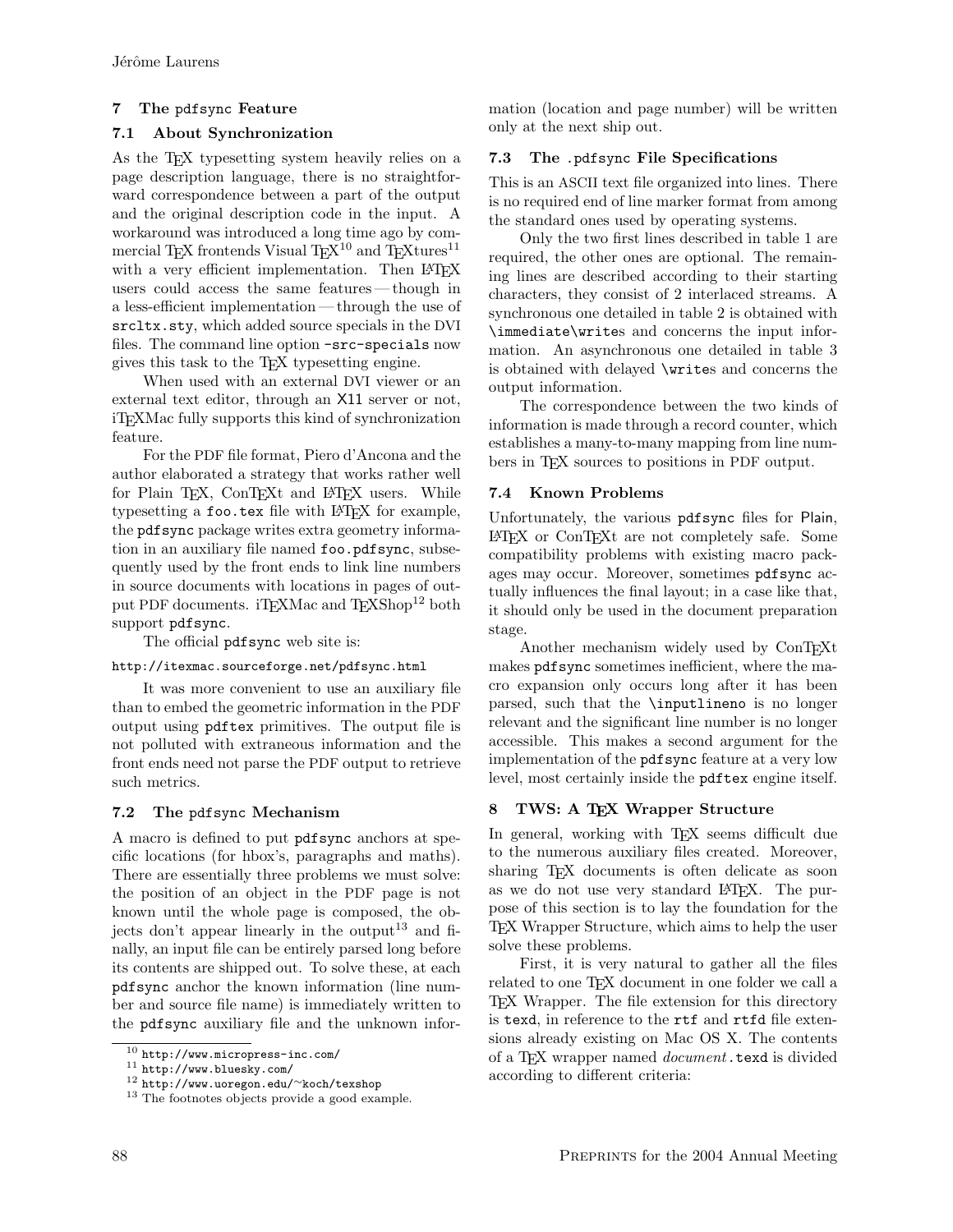|                 | Line   Format | Description      | Comment                                                                                                                                                         |
|-----------------|---------------|------------------|-----------------------------------------------------------------------------------------------------------------------------------------------------------------|
| 1 <sup>st</sup> | jobName       |                  | $jobName:$ case sen- In general, the extensionless name of<br>sitive T <sub>F</sub> X file name the file as the result of an<br>\immediate\write\file{\jobname} |
| 2 <sub>nd</sub> |               | negative integer | version $V   V: a 0$ based non- The current version is 0                                                                                                        |

Table 1: pdfsync required lines format

| Line                      | Format          | Description          | Comment                                                  |
|---------------------------|-----------------|----------------------|----------------------------------------------------------|
| $\mathbf{a}_{\mathbf{b}}$ | $b$ <i>name</i> | TFX<br>file<br>name: | T <sub>F</sub> X is about to begin parsing <i>name</i> , |
|                           |                 | name                 | all subsequent line and column                           |
|                           |                 |                      | numbers will refer to <i>name</i> .                      |
|                           |                 |                      | The path is relative to the directory                    |
|                           |                 |                      | containing the .pdfsync file. Path                       |
|                           |                 |                      | separators are the Unix " $\prime$ ". The file           |
|                           |                 |                      | extension is not required, "tex" is the                  |
|                           |                 |                      | default if necessary. Case sensitive.                    |
| ``e"                      | e               |                      | The end of the input file has been                       |
|                           |                 |                      | reached. Subsequent line and column                      |
|                           |                 |                      | numbers now refer to the calling file.                   |
|                           |                 |                      | Optional, but must match a corre-                        |
|                           |                 |                      | sponding "b" line.                                       |
| $\overline{``1"}$         | 1 R L           | $R:$ record number,  |                                                          |
|                           | 1 R L C         | $L:$ line number,    |                                                          |
|                           |                 | $C:$ optional column |                                                          |
|                           |                 | number.              |                                                          |

Table 2: pdfsync line specifications of the synchronous stream

| Line                            | Format      | Description                              | Comment                                           |  |
|---------------------------------|-------------|------------------------------------------|---------------------------------------------------|--|
| $(\mathcal{L}_{\mathbf{S}})$    | s S         | $S$ : physical page number               | T <sub>F</sub> X is going to ship out a new page. |  |
| $\alpha_{\rm p}$                |             | $\mathfrak{p}$ R x y   R: record number, | Both coordinates are respectively                 |  |
| $\mu_{\mathbf{D}}^{\mathbf{X}}$ | $p * R x y$ | $x:$ horizontal coordinate,              | given by                                          |  |
|                                 |             | $y$ : vertical coordinate.               | \the\pdflastxpos and                              |  |
|                                 |             |                                          | \the\pdflastypos                                  |  |

Table 3: pdfsync line specification of the asynchronous stream

- required data (source, graphics, bibliography database)
- helpful data and hints (tex, bibtex, makeindex options, known words)
- user-specific data
- front-end-specific data
- $\bullet\,$  cached data
- temporary data

It seems convenient to gather all the non-required information in one folder named document.texd/

document.texp such that silently removing this directory would cause no harm. As a consequence, no required data should stay inside *document*.texp, and this is the only rule concerning the required data. The texp file extension stands for "TEX Project".

In tables 4 to 9 we show the core file structure of the *document*.texp directory. This is a minimal definition involving only string encoding and spelling information because there is no consensus yet among users and all the developers of TEX solutions, on Mac OS X at least. We make use of the XML property list data format storage as defined by http://www.apple.com/DTDs/PropertyList-1.0.dtd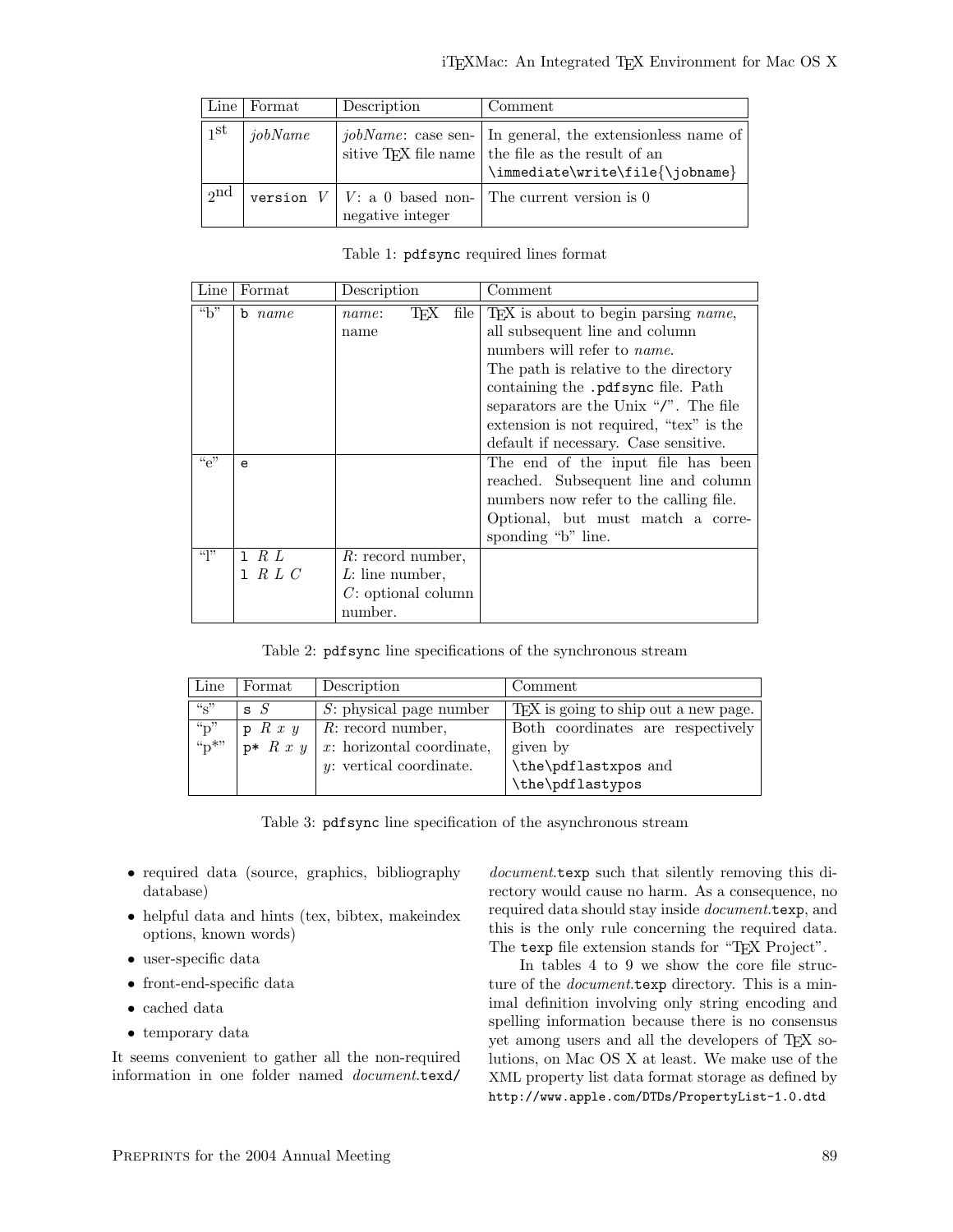| Name                            | Contents                                                       |  |
|---------------------------------|----------------------------------------------------------------|--|
| Info.plist                      | XML property list for any general purpose information          |  |
|                                 | wrapped in an info dictionary described in table 5. Op-        |  |
|                                 | tional.                                                        |  |
| $spellingKey.\texttt{spelling}$ | XML property list for lists of known words wrapped in          |  |
|                                 | a spelling dictionary defined in table 9 and uniquely          |  |
|                                 | identified by $spellingKey$ . This format is stronger than     |  |
|                                 | a simple comma separated list of words. Optional.              |  |
| frontends                       | directory dedicated to front-ends only.                        |  |
| frontends/ $name$               | private directory dedicated to the front-end identified        |  |
|                                 | by <i>name</i> . The further contents definition is left under |  |
|                                 | the front-end responsibility.                                  |  |
| users                           | directory dedicated to users. Should not contain any           |  |
|                                 | front-end specific data.                                       |  |
| users/ $name$                   | directory dedicated to the user identified by <i>name</i> (not |  |
|                                 | its login name). Not yet defined, but private and prefer-      |  |
|                                 | ably encrypted.                                                |  |

Table 4: Contents of the TEX Project directory *document*.texp

| Key                     | Class      | Contents                                                     |  |
|-------------------------|------------|--------------------------------------------------------------|--|
| $\overline{\text{isa}}$ | String     | Required with value: info                                    |  |
| version                 | Number     | Not yet used but reserved                                    |  |
| files                   | Dictionary | The paths of the files involved in the project wrapped       |  |
|                         |            | in a files dictionary. Optional.                             |  |
| properties              | Dictionary | Attributes of the above files wrapped in a properties        |  |
|                         |            | dictionary. Optional.                                        |  |
| main                    | String     | The $fileKey$ of the main file, if relevant, where $fileKey$ |  |
|                         |            | is one of the keys of the files dictionary. Optional.        |  |

Table 5: info dictionary description.

| Key             | Class  | Contents                                                                                                                                                                          |
|-----------------|--------|-----------------------------------------------------------------------------------------------------------------------------------------------------------------------------------|
| $\vert$ fileKey | String | The path of the file identified by the string $fileKey$ , rel-<br>ative to the directory containing the TEX project. No<br>two different keys should correspond to the same path. |

Table 6: files dictionary description.

However, this mechanism doesn't actually provide the concrete information needed to typeset properly (engine, format, output format). For that we can use Makefiles or shell scripts either embedded in the TEX Wrapper itself or shipped as a standard tool in a TFX distribution. This latter choice is less powerful but much more secure. Anyway, a set of default actions to be performed on a T<sub>E</sub>X Wrapper should be outlined (compose, view, clean, archive...).

Technically, iTEXMac uses a set of private, built-in shell scripts to typeset documents. If this is not suitable, customized ones are used instead,

but no warning is given then. No security problem has been reported yet, most certainly because such documents are not shared.

Notice that iTEXMac declares texd as a document wrapper extension to Mac OS X, which means that *document*.texd folders are seen by other applications just like other single file documents, their contents is hidden at first glance. Using another file extension will prevent this Mac OS X feature without losing the benefit of the TEX Wrapper Structure.

A final remark concerns the version control system in standard use among TEX users. In the current definition, only one directory level should be